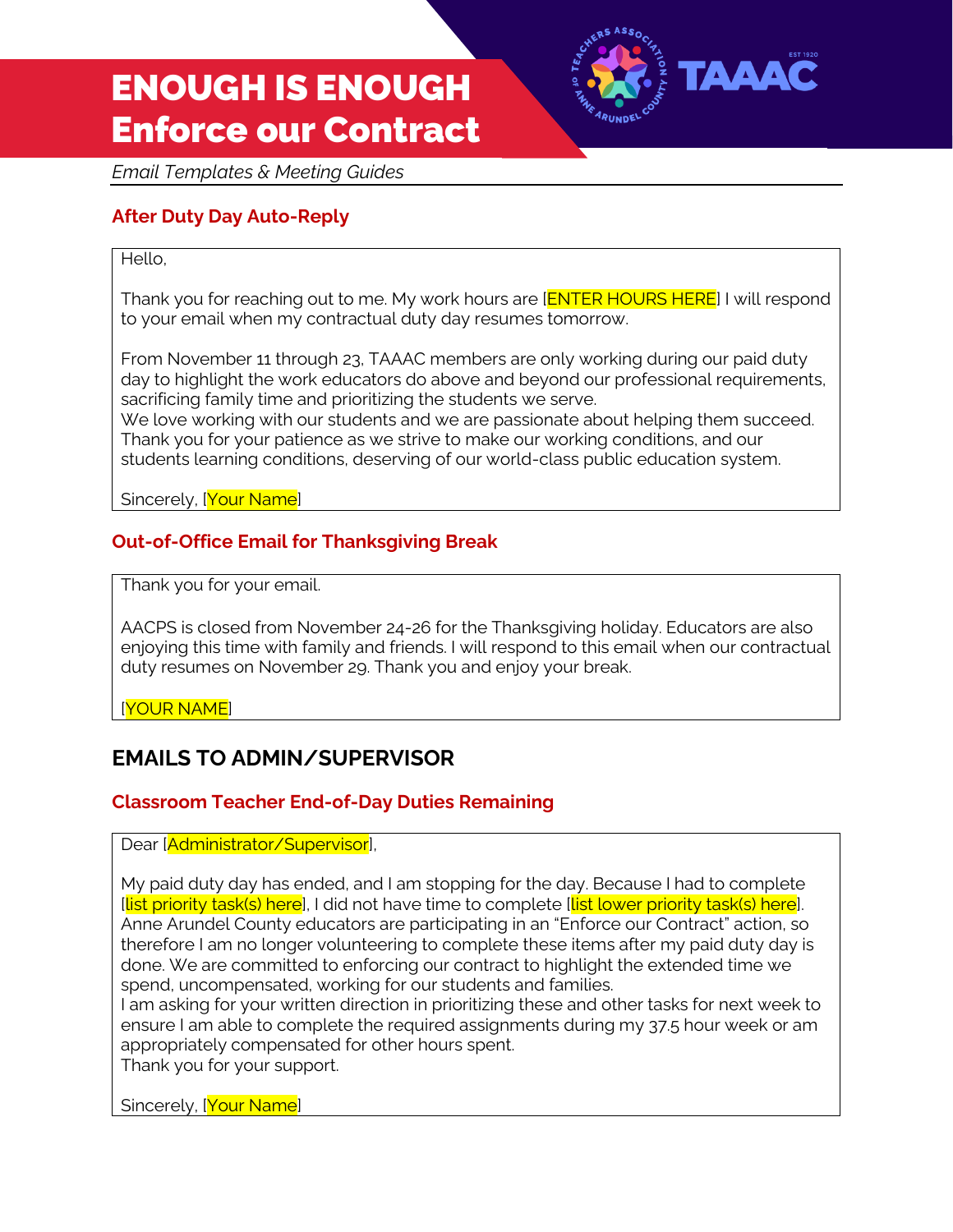

# **Special Educator IEP Workload**

#### Dear [Administrator],

Due to the amount of paperwork related to the IEPs that are assigned to me, I have been unable to complete all of them within my duty day. It is AACPS' responsibility to make sure that the system complies with the legal requirements of the IEPs. Anne Arundel County educators are participating in an "Enforce our Contract" action, so therefore I am no longer volunteering to complete these items after my paid duty day is done. We are committed to enforcing our contract to highlight the extended time we spend, uncompensated, working for our students and families.

I am asking for your written direction in prioritizing these and other tasks for next week to ensure I am able to complete the required assignments during my work week or am appropriately compensated for other hours spent.

Thank you for your support.

Sincerely, **[Your Name**]

## **Counselors "Other Duties as Assigned"**

Dear [Administrator],

As a counselor, I must prioritize my students' needs during my paid duty day, and there is not enough time for me to serve them while taking on additional duties, like linsert task you are being asked to do]. Since AACPS has refused to bargain with TAAAC around the conditions of our work, making our caseloads unsustainable, I respectfully decline additional assignments that would require me to work beyond my duty day. We are committed to enforcing our contract to highlight the extended time we spend, uncompensated, working for our students and families.

I am asking for your written direction in prioritizing these and other tasks for next week to ensure I am able to complete the required assignments during my work week or am appropriately compensated for other hours spent.

Thank you for your support.

Respectfully, [Your Name]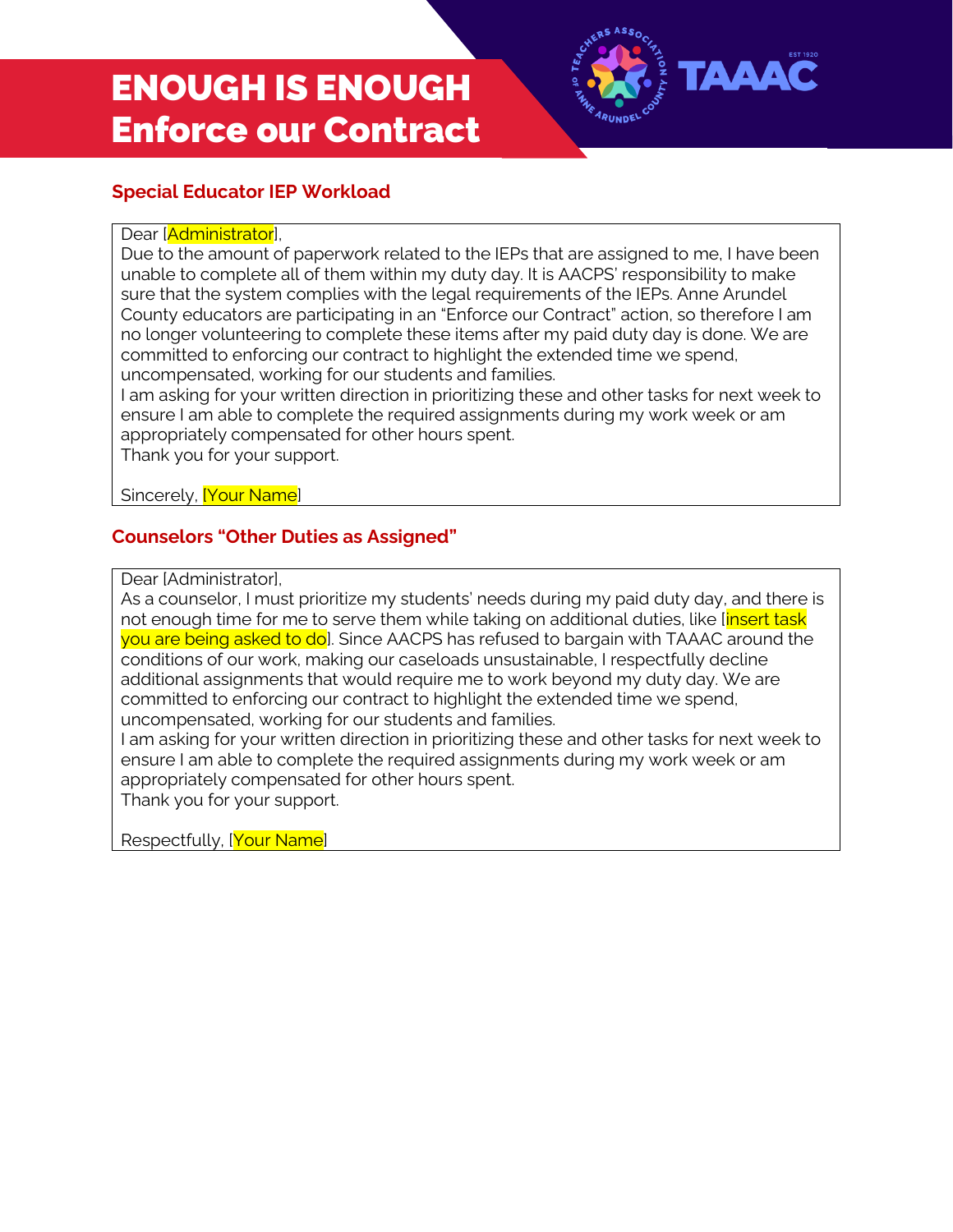

# **Asking Admin to Support Action**

The best chance we have at successfully enforcing our contract is to work with fellow members AND school-based admin and supervisors. Resolving issues in buildings directly is the first step in building a strong union. Use the email template below to share information with your admin and ask to set up a meeting to discuss:

#### Dear [Admin/Supervisor Name],

The purpose of this letter is to communicate the reasons behind [YOUR WORKSITE] faculty's decision to implement an "Enforce Our Contract" policy. Considering AACPS' refusal to bargain with educators around our work conditions, including the implementation of Brightspace and use of personal sick leave due to a COVID exposure, and insistence on impasse around our FY 22 contract, we believe this action is imperative if we are to uphold the integrity of our profession as we strive to provide quality education to our students.

We understand that often directions are given to you by AACPS leadership, with little time to communicate and implement with staff. We are looking for your support throughout this two-week action.

While we will be performing all of our normal duties during the duty day and will accept additional tasks you assign us, we will be enforcing our contract by tracking additional hours spent on grading, covering classes, and on other assignments that we complete outside of our duty hours. We need your direction to prioritize tasks and your flexibility in allowing us to stop work outside the 37.5-hour workweek.

To ensure we are on the same page throughout this action, we would like to discuss this campaign with you at [DATE and TIME]. Please let us know if you are willing and available.

Thank you. Sincerely, [YOUR WORKSITE] Faculty